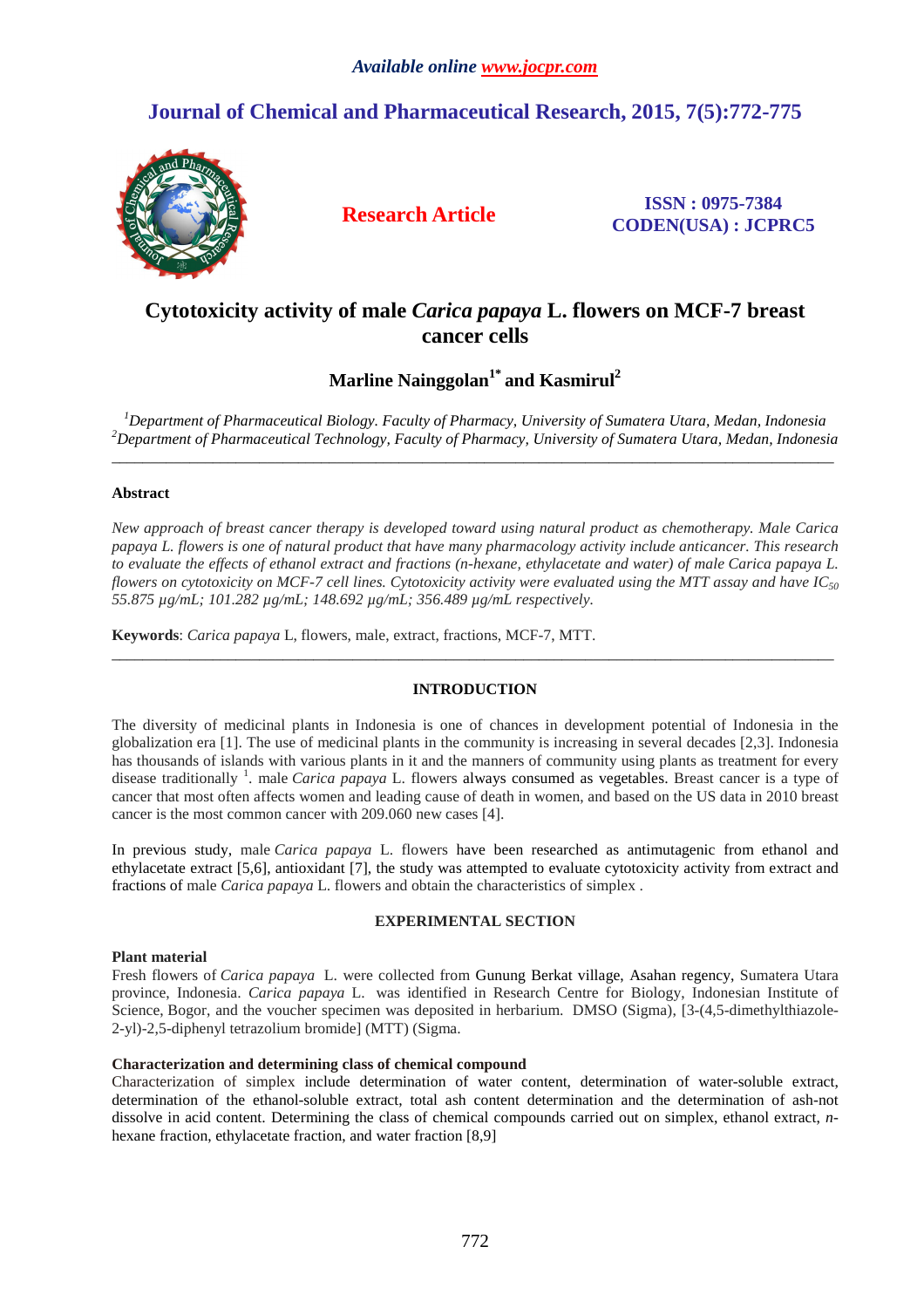#### **Extraction and Fractionation**

Briefly, 250 g of dried ground powder from *Carica papaya* L. was extracted using ethanol 96% with maceration method, filtrate was collected and then evaporated under reduced pressure to gave of viscous ethanolic extract and dried using freeze drying [10]. The extract was added with 100 mL aquadest to yield liquid form of ethanolic extract. The extract was fractioned with *n*-hexane, and ethylacetate.

*\_\_\_\_\_\_\_\_\_\_\_\_\_\_\_\_\_\_\_\_\_\_\_\_\_\_\_\_\_\_\_\_\_\_\_\_\_\_\_\_\_\_\_\_\_\_\_\_\_\_\_\_\_\_\_\_\_\_\_\_\_\_\_\_\_\_\_\_\_\_\_\_\_\_\_\_\_\_*

#### **Cytotoxicity assay**

The ethanol extract and fractions were submitted to cytotoxicity test. In that way, MCF-7 cell line was grown in RPMI 1640 medium, medium containing 10% FetaL Bovine Serum (Gibco), 1% penicillin-streptomycine (Gibco), and fungizone 0.5% (Gibco) in a flask in a humidified atmosphere (5% CO<sub>2</sub>) at 37<sup>o</sup>C. The inoculums seeded at 10<sup>4</sup> cells/mL at an optimal volume of 0.1 mL per well. After 24 h incubation, the medium was discharged and treated by ethanol extract and fractions. After incubation 24 h, the cells were incubated with 0.5 mg/mL MTT for 4 h in  $37^{\circ}$ C. Viable cells react with MTT to produce purple formazan crystals. After 4 h, SDS 10% as stopper (Sigma) in 0.01N HCl (Merck) was added to dissolve the formazan crystals. The cells were incubated for 24 h in room temperature and protected from light. After incubation, the cells were shaken, and absorbance was measured using ELISA reader at  $\lambda$  595 nm. The data which were absorbed from each well were converted to percentage of viable cells[11, 12].

$$
Percentage of viable cells = \frac{B - C}{A - C} \times 100\%
$$

Where A, B and C are absorbance of control group, treatment group and medium (vehicle), respectively.

#### **Statistical analysis**

All data were analyzed using regression using SPSS 20.

#### **RESULTS AND DISCUSSION**

Identification of papaya flowers was done in Research Centre for Biology, Indonesian Institute of Science, Bogor, is *Carica papaya* L. from caricaceae family.

Characterization and determining class of chemical compound results

| No | Parameter                       | Simplex $(\% )$ | Ethanol extract $(\% )$ |
|----|---------------------------------|-----------------|-------------------------|
|    | Water content                   | 7.32            | 15.33                   |
|    | Water-soluble extract content   | 19.25           | 59.50                   |
|    | Ethanol-soluble extract content | 10.61           | 23.21                   |
|    | Total ash content               | 2.25            | 0.79                    |
|    | Ash-not soluble in acid content | ).22            |                         |

**Table 1. Characterization results of male** *Carica papaya* **L. flowers**

The result determining the class of chemical compounds of papaya flowers simplex were shown presence of triterpenoids/steroids, flavonoids, tannins, and glycosides group compound. In *n*-hexane fraction was shown presence of triterpenoids/ steroids group compound, in ethylacetate fraction was shown presence of flavonoids, tannins and glycosides group compound, and in water fraction was shown presence of glycosides group compound.







**Figure 1. Effect of ethanol extract on MCF-7 cells and formazan crystal form** 

*a. Control (MCF-7 cells without treatment) b. ethanol extract 125 µg/mL c. formazan crystal on MCF-7 cells treatment with ethanol extract 125 µg/mL*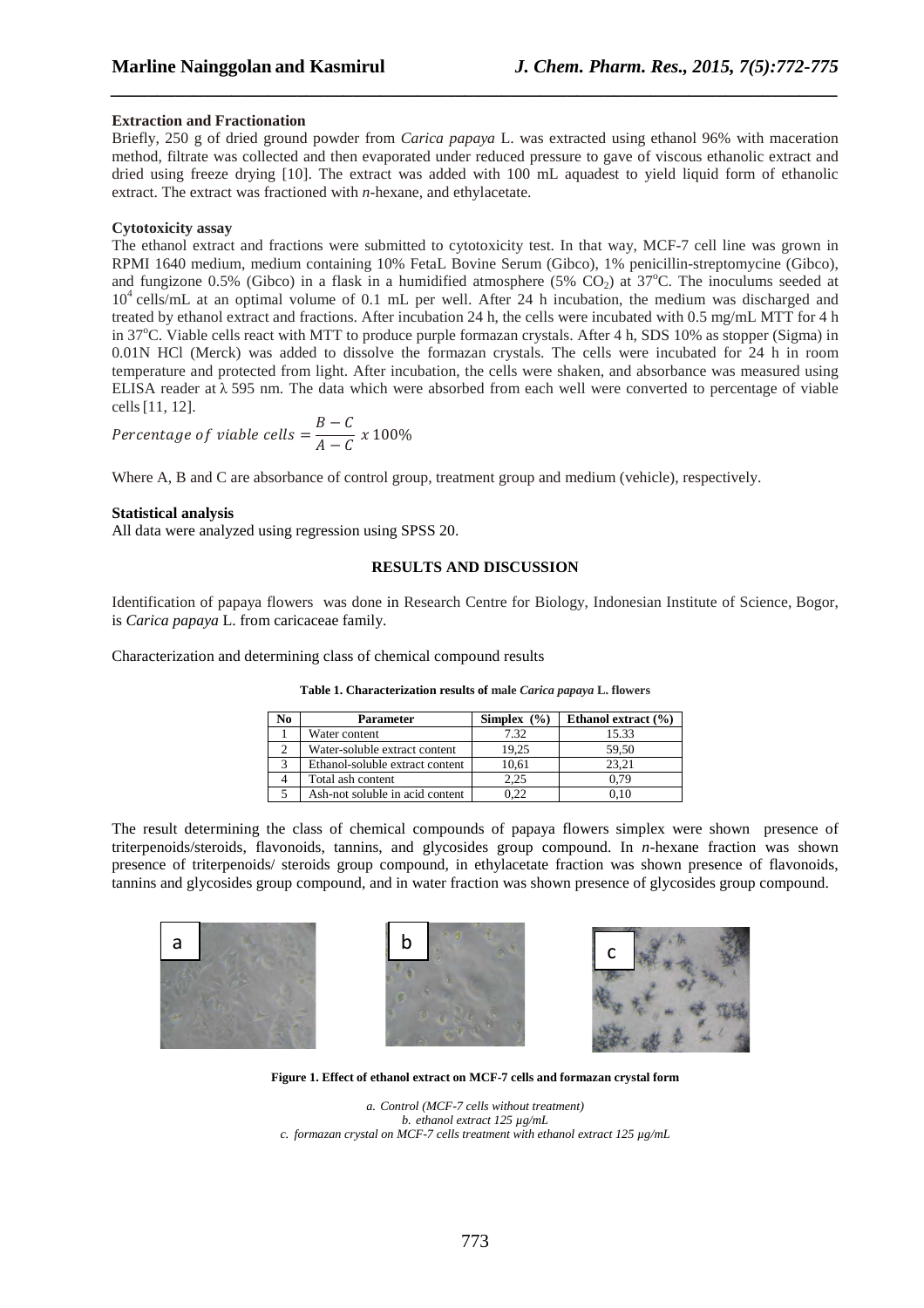The study was aimed to evaluate the activity of ethanolic extract and fractions as chemotheraphy. In the study, ethanolic extract and fractions were evaluated for their cytotoxic effects on MCF-7 breast cancer cell lines. Cell viability was determined by MTT assay after an incubation for 24 h. Morphological change of the cells were more extensive after treatment with ethanolic extract and fraction.

*\_\_\_\_\_\_\_\_\_\_\_\_\_\_\_\_\_\_\_\_\_\_\_\_\_\_\_\_\_\_\_\_\_\_\_\_\_\_\_\_\_\_\_\_\_\_\_\_\_\_\_\_\_\_\_\_\_\_\_\_\_\_\_\_\_\_\_\_\_\_\_\_\_\_\_\_\_\_*

| Table 2. Cytotoxcicity results of ethanol extract and fractions from papaya flowers (Carica papaya L.) |  |
|--------------------------------------------------------------------------------------------------------|--|
|                                                                                                        |  |

| No | Name                  | $IC_{50}(\mu g/mL)$ |
|----|-----------------------|---------------------|
|    | Ethanol extract       | 55.875              |
|    | $n$ -hexane fraction  | 101.282             |
|    | Ethylacetate fraction | 148.692             |
|    | Water fraction        | 356.489             |

Extract that having  $IC_{50}$  values <100  $\mu$ g/mL categorized as potent extract [13,14]. Previously has been done determining class of chemical compound from extract and fraction and finded chemical compound like steroids/triterpenoids, flavonoids and saponins that having anticancer activity.

From the test results and calculation of  $IC_{50}$  values extract and fractions, then that can be categorized into potent extract and fractions, there is ethanol extract because their  $IC_{50}$  values below 100  $\mu$ g/ml.

Triterpenoid and steroid compounds have activity to healing inflammation, proliferation, apoptosis, invasion, metastasis, and angiogenesis. Since many of these compounds showed good potential in dealing with a variety of cancers mechanisms, such as regulation of transcription factors regulate (eg, nuclear factor-kappaB [NF-κB], antiapoptotic proteins (eg, bcl-2, bcl-xL), the originator of cell proliferation metalloproteinases [MMPs], intracellular adhesion molecule-1 (ICAM-1), and angiogenic proteins (vascular endothelial growth factor (VEGF) [15].

Flavonoid compounds inhibit cell proliferation in various human cancer cells through the inhibition of oxidative processes that can lead to cancer initiation. This mechanism is mediated decrease xanthin oxidase enzyme, Cyclooxygenase (COX) and Lipooxygenase (LOX) required in the process prooxidation thereby delaying cell cycle. Flavonoids also inhibit the expression of topoisomerase I and II enzymes that play a role in catalyzing DNA screening. Topoisomerase enzyme inhibitor complex will stabilize DNA topoisomerase and cause cuts and damage [16].

Saponins can recognize cancer cells, because cancer cells have cell membranes and structures are different from normal cells. Cancer cell membranes contain more compounds such as cholesterol. Saponins can bind cholesterol contained in the membrane of cancer cells, thereby disrupting membrane permeability [17]. Saponins also reduce the occurrence of reactive oxygen species such as  $H_2O_2$  and inhibit signaling pathways phosphatidyl inositol-3 kinase which may be the reason for the prevention of damage chromosome [18].

The male *Carica papaya* L. flowers are used in North Sumatera to treat fever, and as vegetables. Although some compound have been identified as possesing medicinal properties, none of these compounds has ever reached clinical trials. Moreover, the anticancer effect of male *Carica papaya* L. flowers have not been validated in vitro to date based on their use in Indonesia or other system of medicine.

The cytotoxicity estimate of natural product is related to content of active compound in these plants including *Carica papaya* L. Flavonoids, saponins and triterpenoids/steroids estimated as active compound. We were evaluated the activity of ethanol extract and n-hexane, ethylacetate and water fractions on cytotoxicity.

However, the selectivity index and molecular mechanism of apoptosis induction and cell cycle modulation by this extract and fractions need to be explored more detail. Based on the results, we were concluded that ethanol extract of male *Carica papaya* L. flowers is potential to developed as co-chemotherapeutic agent in breast cancer therapy.

#### **REFERENCES**

[1] H Wasita. *Obat Tradisional Kekayaan Indonesia*. Yogyakarta: Graha Ilmu **2011**, 2-4.

[2] CN Mikail, E Hearney, B Nemesure. *J Altern Complement Med*.,**2003,** 9(4), 571-576.

[3] AE Nugroho, H Adam, DPP Dyaningtyas, N Anindya, M Edy. *Asian Pacific Journal of Tropical Biomedicine*.,**2013**, 3(4), 297-302.

[4] A Jemal, S Rebecca, J Xu, W Elizabeth. *CA Cancer J Clin*.,**2010**, 60, 277-300.

 [5] Y Indrawati, Kosasih, S Soetarno, Gana, Telaah Fitokimia Bunga Pepaya Gantung (*Carica papaya* L.) dan Uji Aktivitas Antioksidannya. *Thesis.,* **2002**, Bandung. School of Pharmacy, Bandung Institute of Technology.